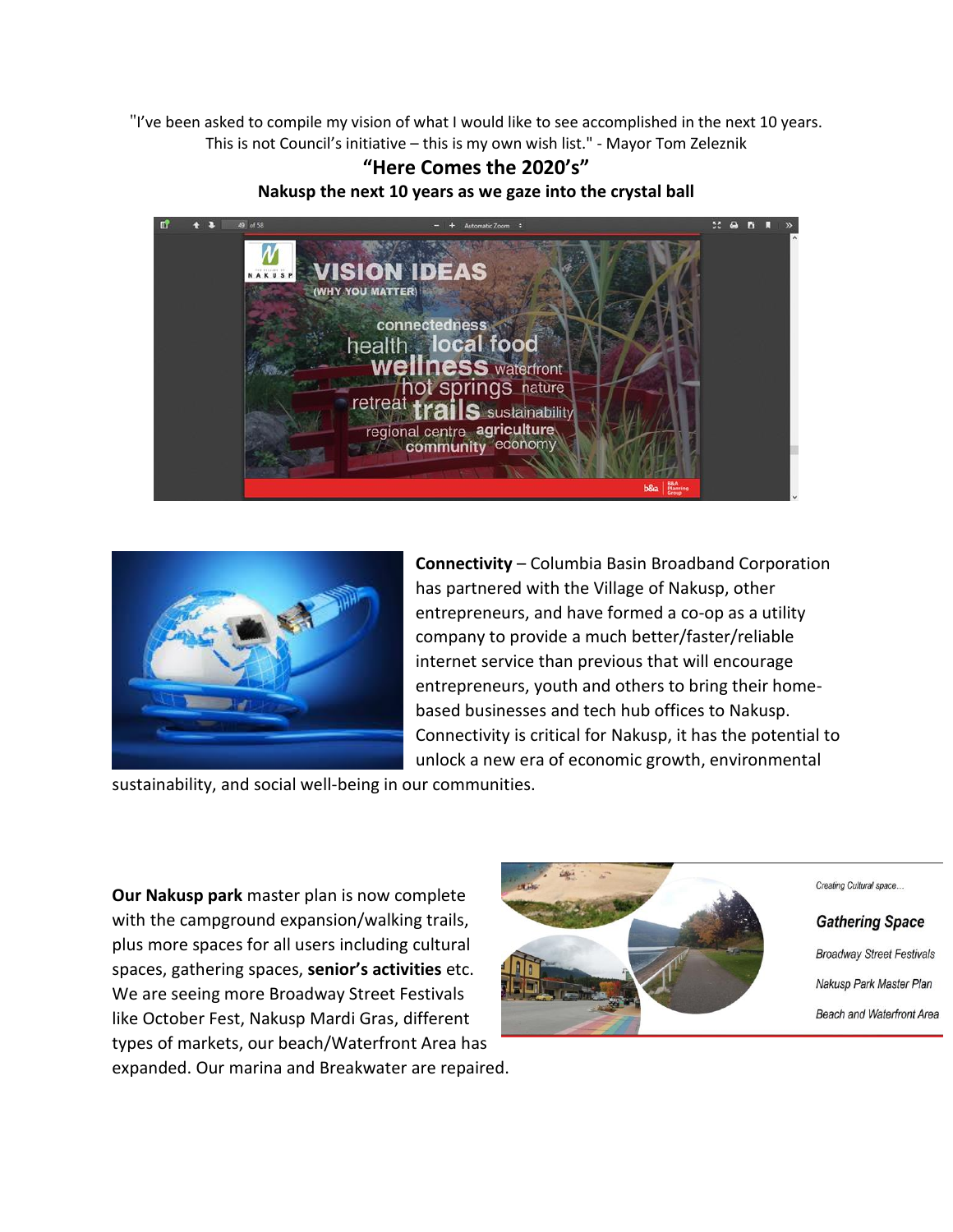**Nakusp has now become the center connection to our Trail network**– New Hi-way bike lane path from Nakusp center Broadway to Mt Abriel on Hi-way 23. – Mixed-Use trail connected from Nakusp/campground to the rail trail and the 'major washout" repaired for Mixed-Use again.



Trails paths tracks!!!!!!

## Urban Design Ideas...

Bike Path Along Highway 23

ATV/ E-Bike Connection From the Campground to the Rail Trail and onward

Connect the Town - Bike Paths to Schools, Parks, and Broadway

Connect to Employment Areas along the Water



electricity, biochar, and now fuel.

**Forestry Value Added** – New industrial park has been developed with a partnership with valueadded companies, Village of Nakusp, CBT, and our own Community Forests bringing a wood supply for sustainability. The Community Forest has also expanded its wood supply by receiving more forested tenure crown land and purchase land for their long- term future. Bio-mass products are also being developed from the wood waste for heating,

**Green Energy Community** – Nakusp has recently been awarded British Columbia's nostalgic award for reducing its carbon footprint more than any other community per capita. Achievements for this award were having the most electric bikes/pedal bikes, electric cars/scooters per capita. Using local organic certified green community forests value-added

wood products for construction which also reduces the carbon footprint in transportation. Using green energy wood waste biomass products for hot water heating to industrial businesses, commercial, residential homes, dry kilns, biochar products and biomass fuel products/reducing carbon. Green Houses are heated twelve months a year by green energy biomass wood waste/solar panels, producing local organic produce instead of importing which reduces its carbon footprint. Nakusp Hot Springs (satellite community)



has begun generating its own electricity from its natural water source along with heating its buildings/showers reducing its dependency on propane and BC Hydro power outages. Village of Nakusp has also installed another microhydro plant to help generate more revenue/acts as a back up generator for emergency use/power outages. New affordable homes/commercial are nearly 100% green energy efficient in all capacities.